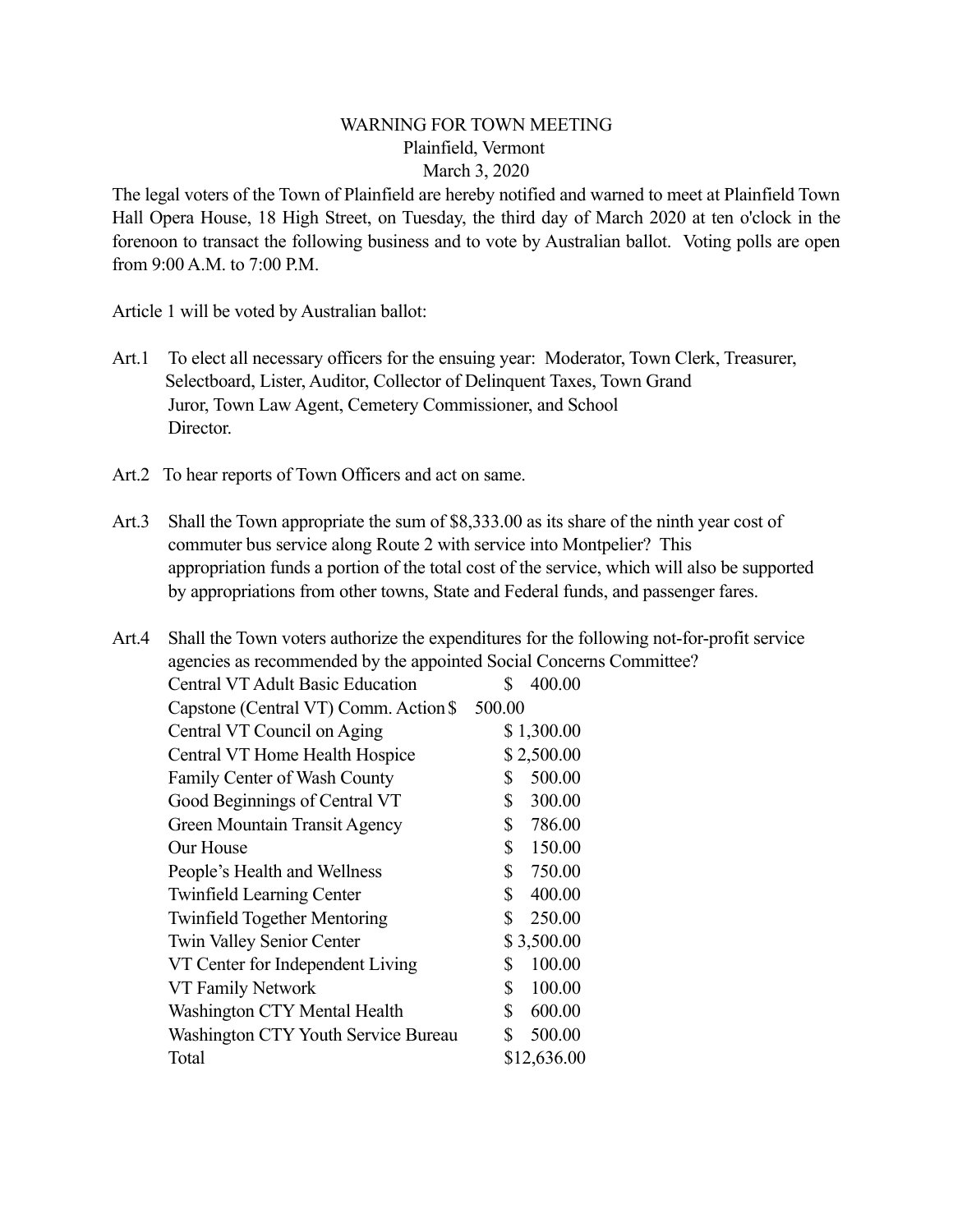- Art.5 Shall the Town voters authorize an appropriation of \$37,500 to the Cutler Memorial Library to pay for the librarian and the purchase of materials and services that the library acquires to make accessible to the community?
- Art.6 Shall the Town establish a Municipal Building Maintenance Reserve Fund for future building maintenance of the municipal building?
- Art.7 Shall the Town fund the Municipal Building Maintenance Reserve Fund with any unexpended budget funds in the Municipal Building Maintenance and Repairs budget line item?
- Art. 8 To see what amount of money the Town will vote to pay for the Water Department for the period of July 1, 2020 to June 30, 2021?
- Art. 9 To see what amount of money the Town will vote to pay for the Wastewater Department for the period of July 1, 2020 to June 30, 2021.
- Art.10 To see what amount of money the Town will vote to pay for highways, bridges, fire department, and administrative operations of the Town of Plainfield for the period of July 1, 2020 to June 30, 2021.
- Art.11 Shall the Town of Plainfield authorize the Selectboard to apply any surplus from the current fiscal year to reduce taxes in the next fiscal year?
- Art.12 Shall the Town vote to accept the provisions of public statutes relating to the collection of taxes by the Town Treasurer, (VSA 32 Section 4791) and vote to collect municipal taxes thirty days from mailing and not prior to August 12, 2020 and collect school taxes on November 18, 2020 and February 10, 2021, collecting half of the total school taxes on each of those dates?
- Art.13 To transact any other non-binding business that may properly come before the meeting.

Alexandra "Sasha" Thayer, Chair Tammy Farnham Jim Volz

Plainfield Selectboard

Dated at Plainfield, Vermont January 27, 2020 Received for recording January 27, 2020

Attest: Linda B. Wells, Town Clerk